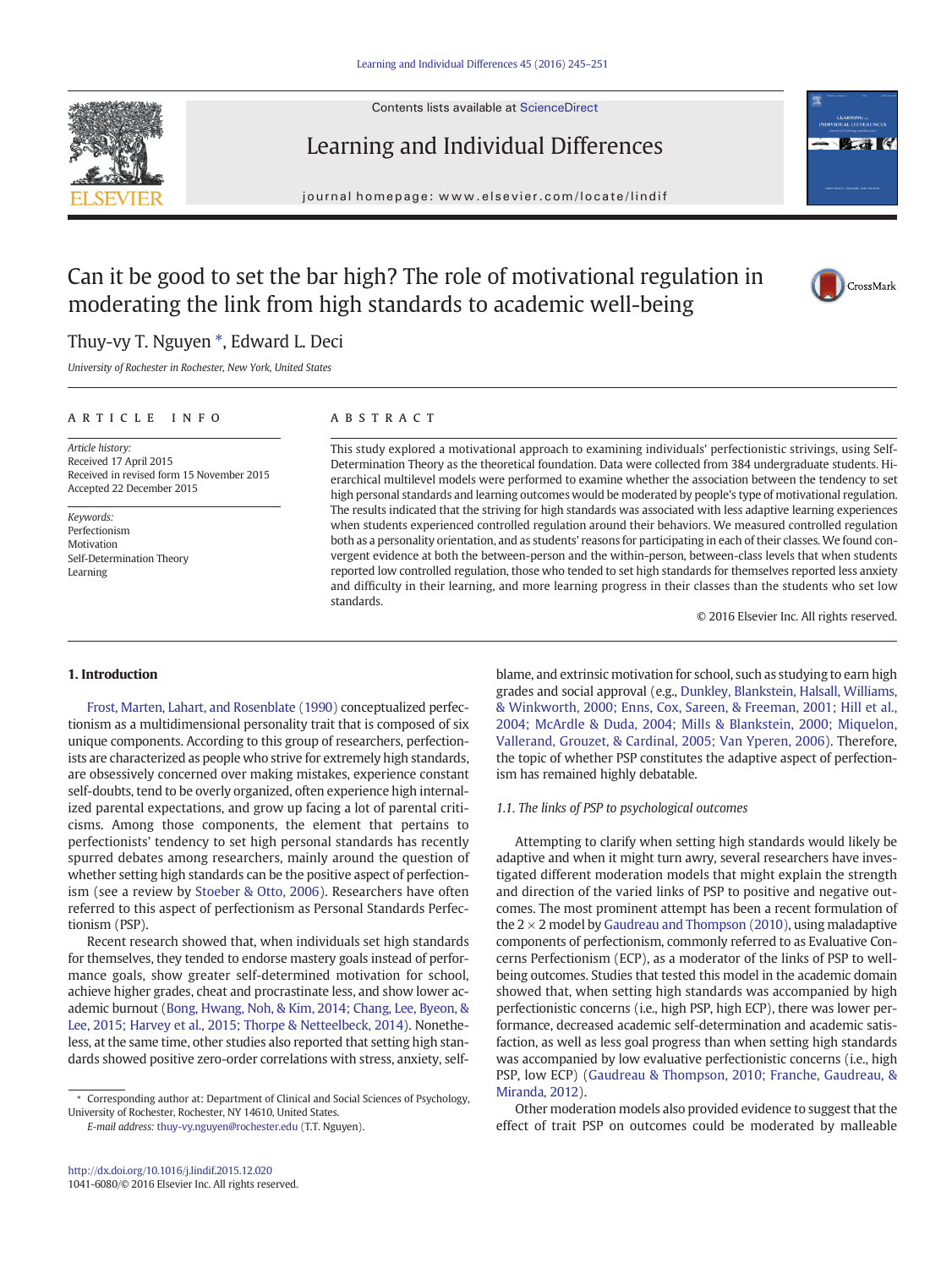variables. [Flett, Hewitt, Blankstein, and Mosher \(1995\)](#page-6-0) found that setting high personal standards while experiencing greater life stress predicted higher depressive symptoms. Another study by [Chang, Sanna,](#page-6-0) [Chang, and Bodem \(2008\)](#page-6-0) found that high standard perfectionism was associated with greater depressive and anxious symptoms when accompanied by the experience of loneliness and isolation. In a study by [Dunkley et al. \(2000\)](#page-6-0), setting high standards was associated with greater psychological distress for those who reported more perceived hassles in their lives, but the direction of this association was reversed for those who reported having greater social support. Overall, those findings suggested that PSP could yield either benign or adaptive outcomes in the absence of either personal (e.g., loneliness) or contextual (e.g., life stress, perceived hassles) stressors. In the current study we chose to examine personal motivation stressors to determine whether a high level of stressful motivation would yield relations between PSP and poor academic outcomes (e.g., anxiety, difficulties in learning, and poor progress in courses), whereas a low level of stressful motivation would yield relations between PSP and more positive academic outcomes.

#### 1.2. The moderation of PSP by self-determination-theory variables

To examine the extent to which the relations of trait PSP to educational well-being outcomes would be moderated by personal motivation variables, we used the Self-Determination Theory concept of controlled regulation as both a between-person and a within-person possible moderator (SDT; [Ryan & Deci, 2000](#page-6-0)). Controlled regulation involves people engaging in behaviors either to get rewards and avoid punishments (i.e., external regulation) or to feel social approval and to avoid feeling guilty or worthlessness (i.e., introjected regulation). Within SDT this controlled type of motivation can be examined as either a general personality orientation or as a state variable that concerns the reasons for engaging in a specific behavior or a domain of behaviors.

Numerous studies over the past 30 years have shown that controlled motivational regulation—that is, behaving primarily to earn rewards, to compensate for damaged self-esteem, or to avoid punishment, guilt, or anxiety—has been associated with ill-being variables, particularly those in academic and goal striving domain, such as test anxiety, poor learning quality, and academic dissatisfaction at both personality orientation and state levels of analysis (e.g., [Black & Deci, 2000; Deci & Ryan, 1985;](#page-6-0) [Grolnick & Ryan, 1987; Koestner et al., 2006; Ratelle, Guay, Vallerand,](#page-6-0) [Larose, & Senecal, 2007, Vansteenkiste et al., 2010\)](#page-6-0). Among those studies, a few have also examined the relations between PSP and controlled regulation. For example, participants who were high in PSP also tended to be high in controlled regulation but only when they were also high in maladaptive perfectionism [\(McArdle & Duda, 2004\)](#page-6-0). So this suggests that there are some connections among PSP, controlled regulation, and maladaptive responding ([McArdle & Duda, 2004; Mills &](#page-6-0) [Blankstein, 2000; Miquelon et al., 2005; Van Yperen, 2006\)](#page-6-0). Although these results do not provide any direct support for our hypotheses, they do suggest some relations among these variables. As such, we will consider whether controlled motivational regulation for behaviors, particularly in the academic domain, would influence the relations of personal standard perfectionism to negative outcomes.

#### 2. The present study

In the present study, we focus on the role of more versus less controlled regulation in modifying the link of PSP and academic wellbeing outcomes. We hypothesized that when students approached their learning with higher controlled regulation, setting high personal standards would be linked to negative outcomes while showing no association with positive outcomes. On the other hand, with lower controlled regulation, the associations between setting high standards with negative outcomes would be null or negative, and the link from setting high standards to positive outcomes would be positive.

There is no doubt that setting high standards boosts performance and confidence (e.g., [Bieling, Israeli, Smith, & Antony, 2003; Enns et al.,](#page-6-0) [2001; Nounopoulos, Ashby, & Gilman, 2006; Seo, 2008](#page-6-0)). Nonetheless, as is examined in the present study, the pursuits of high standards might come at the cost of academic well-being if the individuals regulate themselves with controls. We operationalize academic well-being by targeting students' learning experiences in three different courses that they were taking during a semester. As outcomes, we examined how much progress students perceived they were making in their learning, independent of their objective performance (i.e., grades), the extent to which they experienced anxiety while studying, and how much difficulties they had while processing class materials. Those were the same outcomes that have been studied in previous studies [\(Koestner et al., 2006; Vansteenkiste et al., 2010](#page-6-0)) to assess students' emotional and cognitive experiences during their pursuits of academic goals.

#### 3. Method

#### 3.1. Procedure

Three hundred and eighty four undergraduate students (287 females) between the age of 18 and 34 ( $M = 20$ ,  $SD = 1.49$ ) were recruited to participate in this study. The study was conducted in the middle of the semester after the first exam period. Each participant filled out several personality measures and answered questions about three specific classes that they were taking that semester. The final data set included 1143 classes that were reported on by 381 students.

#### 3.2. Measures

#### 3.2.1. Personal standards perfectionism

In this study, to measure trait PSP, we used a short version of the High Personal Standards subscale from [Frost et al.'s \(1990\)](#page-6-0) Multidimensional Perfectionism Scale (validated by [Cox, Enns, & Clara, 2002](#page-6-0)). The short version of the High Personal Standards subscale consisted of 5 items that measure the extent to which individuals set high goals and try to be best at everything they do ( $\alpha = .85$ ). A sample item of this subscale is "I have extremely high goals". Participants responded to the items by indicating the degree to which they agreed or disagreed with each of the statements ( $1 =$  strongly disagree,  $5 =$  strongly agree).

#### 3.2.2. Susceptibility to control

To measure individual differences in participants' general levels of controlled regulation around their behaviors, we used the Susceptibility to Control (StC) subscale from [Weinstein, Przybylski, and Ryan's \(2012\)](#page-6-0) Autonomous Functioning Index. This measure captures the degree to which a person feels that he or she tends to behave in ways to please others or to avoid shame and guilt (e.g., "I do a lot of things to avoid feeling ashamed") ( $\alpha = .75$ ). Participants indicated the degree to which they agreed or disagreed with 5 items from this subscale  $(1 =$  strongly disagree,  $7 =$  strongly agree).

#### 3.2.3. Class-specific measures

The participants were asked to list the 3 classes they were taking that semester in which they were working the hardest (compared to the other classes they were taking). If the participants were only taking 3 classes that semester, we asked them to list all 3 classes in the order of how hard they worked in each class. The reason for having the students focus their responses around the classes they worked hard in was to target the learning contexts where their PSP was most likely to be activated. After the participants listed the courses as asked, they were directed to the subsequent pages in which they were asked to answer a few questions about each course. Descriptions of those measures are detailed below.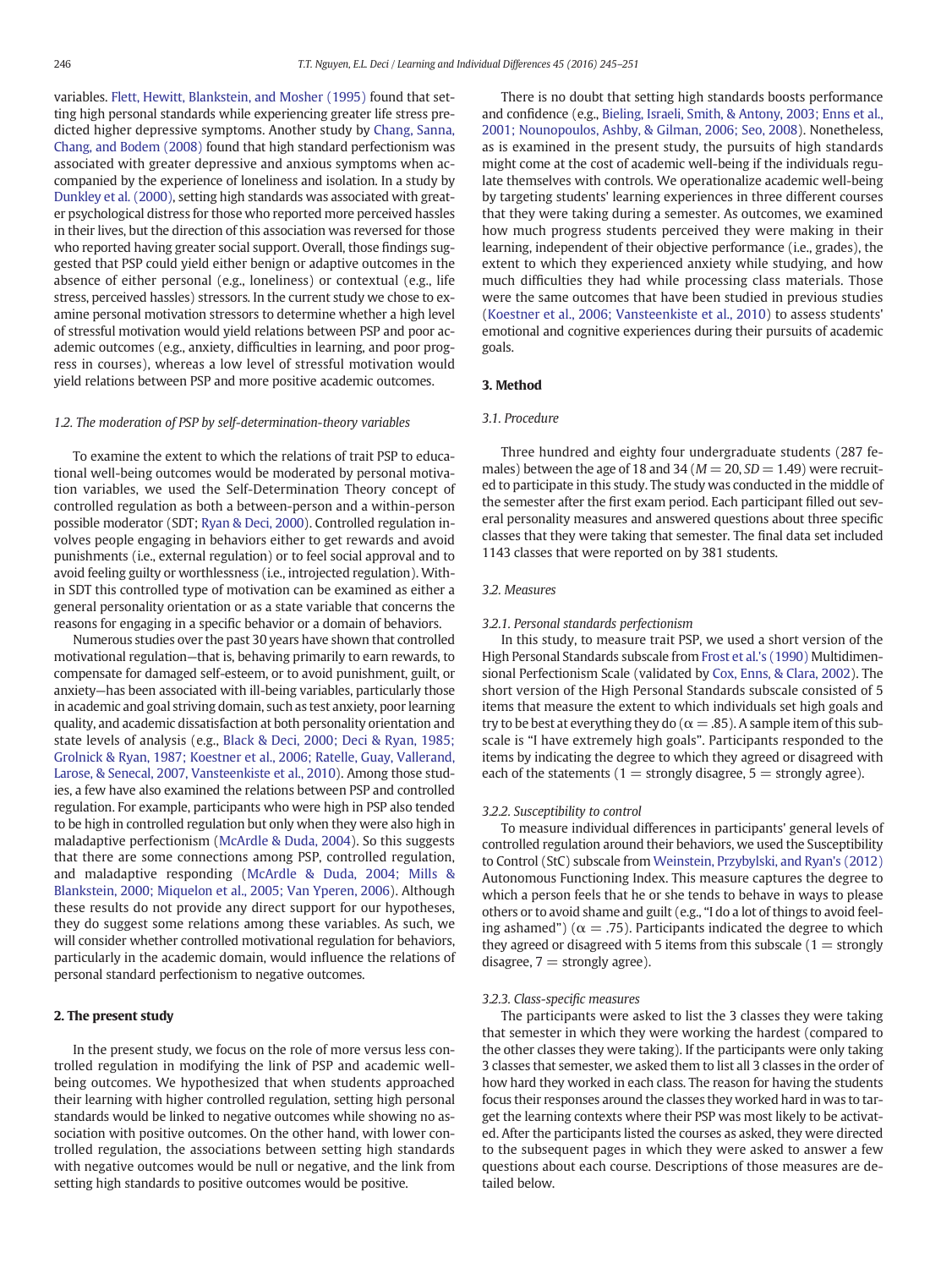3.2.3.1. Control variables. We included one question that asked them how hard they worked in each of the three courses (i.e., "Please rate the extent to which you work hard to succeed in this class") and controlled for this variable, called effort, in our analyses. A mean of 3.84 on a scale from 1 to 5 for this variable suggested that students had in fact listed the three classes in which they put extended effort. Students were also asked to report the raw scores they received on their most recent exams along with the total possible points for the exams. With the scores the participants provided, we computed the percentages by dividing the points they earned by the total possible points. We used this variable as another control and referred to it as past grade in our analyses. On average, students scored around  $81\%$  (SD = 14.37) in the most recent exam, ranging from the lowest score of 10% to the highest score of 100%.

3.2.3.2. Controlled regulation around learning. To assess participants' controlled regulation (CR) around learning in their classes, we used the Controlled Regulation subscale from the Learning Self-Regulation Questionnaire [\(William & Deci, 1996; Black & Deci, 2000](#page-6-0)). In this subscale, there were 3 stems, each followed by 4 items. In total, participants responded to 12 items for each of the three classes that they listed on a 7-point Likert-like scale (1 = not at all true, 7 = very true). For example, the participants read one of the stems that said: "When I can, I try to participate in [course as listed]:" and then they rated how true each of the following reasons was for them, such as "Because others might think badly of me if I didn't" (controlled regulation). Learning regulation measures for all three classes demonstrated satisfactory internal consistency  $(\alpha s > .70)$ .

3.2.3.3. Academic well-being. As noted, there were three concepts within the academic well-being outcomes: learning progress, anxiety, and difficulty. In all there were 12 self-report items that assessed these outcomes, four items for each of the 3 courses. First, participants were asked about how much progress they personally felt they had made in the course (i.e., "Please rate how much progress you have made in [course as listed], (for example in your homework, class projects and term papers) during the last month?") and how satisfied they were with the progress they had made (i.e., "Please rate how satisfied you are with the progress you have made in [course as listed] during the last month?"). Participants indicated their responses on those two items on a 9-point Likert-like scale ( $1 =$  not at all,  $9 =$  a great deal). Those two items were averaged to make up the scores for a variable called learning progress. Another item of learning experience assessed the extent to which the participants felt anxious when studying for the course (i.e., "During the last month, when I was studying for [course as listed], worrying about doing poorly in this class interfered with my concentration"). This item came from a scale used by [Vansteenkiste](#page-6-0) [et al. \(2010\)](#page-6-0) to measure the variable called test anxiety. Finally, participants were asked to rate how much difficulty they had experienced in identifying the main points when reading for the course (i.e., "I have difficulty identifying the important points in my readings for [course as listed]"). This item was part of a scale to measure the variable called selecting main ideas also in the [Vansteenkiste et al. \(2010\)](#page-6-0) study. For the items assessing anxiety and learning difficulty, participants indicated whether the statements were typical of their experiences in class on a 5-point Likert-like scale, ranging from "not at all typical" to "very much typical".

#### 3.3. Analytic strategy

#### 3.3.1. Susceptibility to control as moderator

To observe the interaction effect of PSP and overall StC on classspecific outcomes, we used the multilevel modeling approach to simultaneously address between- and within-person analyses ([Kenny, Kashy,](#page-6-0) [& Bolger, 1998](#page-6-0)). In level 1, we controlled for effort to account for how hard the participants worked in each class and past grade to account for participants' previous exam performance in the class. We also created two dummy codes, D1 and D2, to control for the differences between the three classes:

(1) Class-specific outcome =  $R_{0j}$  +  $R_{1j}$  (D1) +  $R_{2j}$  (D2) +  $R_{3j}$  $\text{(effort}_{ij})+\text{B}_{4j}$  (past grade  $\text{ij})+\text{r}_{ij}$ .

In level 2, we entered centered values of trait PSP and StC and their interaction term to predict the intercepts of class-specific outcomes. The equation was as follows:

(2) 
$$
R_{0j} = \gamma_{00} + \gamma_{01} (PSP) + \gamma_{02} (StC) + \gamma_{03} (PSP \times StC) + \mu_{0j}
$$

$$
R_{1j} = \gamma_{10}
$$

$$
R_{2j} = \gamma_{20}
$$

$$
R_{3j} = \gamma_{30}
$$

$$
R_{4j} = \gamma_{40}
$$

where the intercept effect in the person-level equation was treated as random  $(\mu_{0i})$ .

#### 3.3.2. Class-specific controlled regulation as moderator.

In the second set of HLM analyses, after controlling for two dummy codes representing class differences in effort and past grade, we added CR as one of the level-1 predictors to model the intercepts of classspecific outcomes, as follows:

(3) Class-specific outcome =  $\text{R}_{0j}$  +  $\text{R}_{1j}$  (D1) +  $\text{R}_{2j}$  (D2) +  $\text{R}_{3j}$  $(effort_{ij})+B_{4j}$  (past grade <sub>ij</sub>) +  $B_{5j}$  (CR<sub>ij</sub>) + r<sub>ij</sub>.

In the level-2 model, we entered centered values of PSP to predict the intercepts of class-specific outcomes (as seen in Eq. 2). To observe the 2-way interactions of PSP with CR, we also added centered values of PSP to predict the slope of CR. Therefore, γ01 and γ50 represent the main effects of level-2 PSP and level-1 controlled regulation on level-1 class-specific outcomes, whereas γ51 represents the interaction effect of PSP and CR. The equation was as follows:

(4) 
$$
R_{0j} = \gamma_{00} + \gamma_{01} (PSP) + \mu_{0j}
$$

$$
R_{1j} = \gamma_{10}
$$

$$
R_{2j} = \gamma_{20}
$$

$$
R_{3j} = \gamma_{30}
$$

$$
R_{4j} = \gamma_{40}
$$

$$
R_{5j} = \gamma_{50} + \gamma_{51} (PSP)
$$

where the intercept effect in the person-level equations were treated as random ( $\mu_{0i}$ ), and effect of learning CR<sub>ii</sub>, the effect of the dummy codes, and the effects of effort $_{ij}$  and past grade $_{ij}$  were fixed.

#### 4. Results

#### 4.1. Preliminary results

We first observed the zero-order correlations between our predictor and moderator variables (i.e., PSP, StC, CR) with the class-specific variables (see [Table 1](#page-3-0)). Consistent with previous research, on average, those with higher PSP reported putting more effort into their classes, achieving higher grades on the most recent exams, and feel more satisfied with their progress in classes. There was no association of PSP with test anxiety and learning difficulty. Additionally, PSP positively correlated with overall susceptibility to control as well as controlled regulation for learning. StC was positively associated with test and anxiety and learning difficulty and higher CR for learning in classes was significantly associated with lower grades on the most recent events, more test anxiety and higher learning difficulty. Interestingly, those with higher controlled regulation for learning also reported putting more effort into their classes.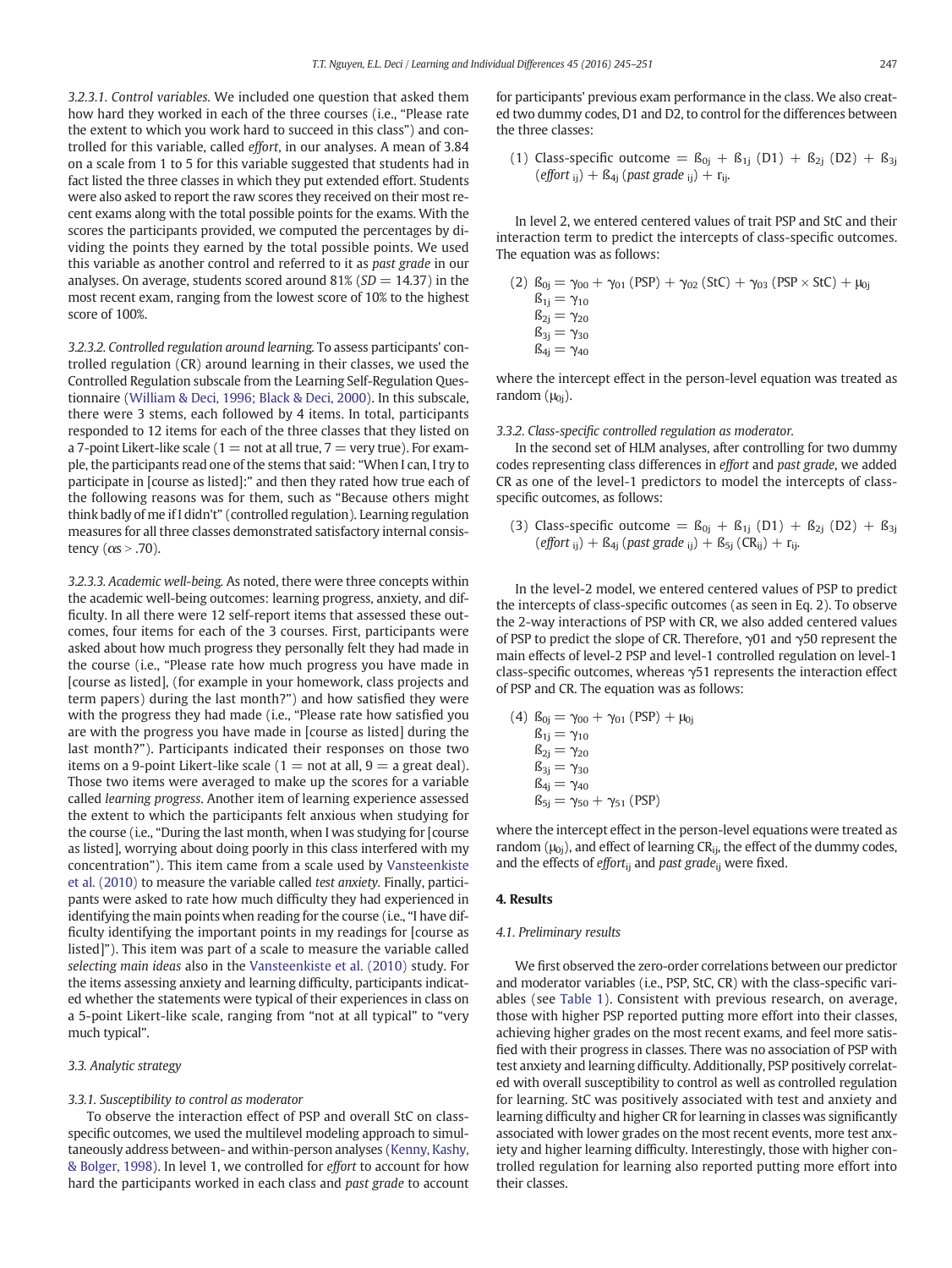#### <span id="page-3-0"></span>Table 1

Correlations between measures of Personal Standards Perfectionism, susceptibility to control, and averages of class-specific variables.

|   |                                           |           |          |          | 4          |          | 6         |           | 8    |
|---|-------------------------------------------|-----------|----------|----------|------------|----------|-----------|-----------|------|
|   | Personal Standards Perfectionism<br>(PSP) | $0.85***$ |          |          |            |          |           |           |      |
| 2 | Susceptibility to control (StC)           | $.20***$  | 0.75     |          |            |          |           |           |      |
|   | Effort                                    | $.34***$  | 0.07     | n/a      |            |          |           |           |      |
| 4 | Past grade                                | $.11*$    | $-0.09$  | .11      | n/a        |          |           |           |      |
|   | Controlled regulation (CR)                | $.23***$  | $.44***$ | $.25***$ | $-0.16***$ | 0.7      |           |           |      |
| 6 | Test anxiety                              | 0.08      | $.37***$ | 0.08     | $-.34***$  | $.44***$ | n/a       |           |      |
|   | Learning difficulty                       | $-0.07$   | $.33***$ | $-0.01$  | $-.39***$  | $.26***$ | $.62***$  | n/a       |      |
| 8 | Learning progress                         | $.14***$  | $-0.07$  | $.23***$ | $.41***$   | 0.03     | $-.19***$ | $-.29***$ | 0.75 |

Notes. Bold numbers indicate scale internal consistency.

\*\*  $p < .01$ .

\*\*\*  $p < .001$ .

#### 4.2. Main analyses

The first sets of HLM analyses included only the control variables in the model. We found that levels of effort that students reported putting into each class were associated positively with anxiety and perceived progress in class. Students' most recent exam grades were negatively associated with how much anxiety and difficulty they reported experiencing while studying for the class, and positively associated with how much progress they perceived having made in the class. We also found some differences between the three classes being reported on learning outcomes. As such, all four controls remained in subsequent analyses.

#### 4.3. Susceptibility to control as a moderator

The HLM results indicated that the individual difference of setting high standards was weakly associated with experiencing less learning difficulty ( $b = -.12$ ,  $SE$ , $b = .06$ ,  $p < .05$ ), but was not significantly linked to test anxiety or perceived learning progress. Overall, the individual difference of controlled regulation, assessed with the StC variable, was linked to the experience of greater test anxiety ( $b = 0.33$ , SE,  $b = 0.04$ ,  $p < .001$ ) and greater difficulty in identifying main ideas in class materials ( $b = 0.26$ , SE, $b = 0.04$ ,  $p < 0.001$ ), but was not associated with perceived learning progress. There was a marginally significant interaction of PSP and StC in predicting test anxiety ( $b = .09$ , SE, $b =$ .05,  $p = .05$ ), and a significant interaction of PSP and StC on perceived learning progress ( $b = -.14$ , SE, $b = .05$ ,  $p < .01$ ) (see Table 2).

Following guidelines by [Cohen, Cohen, West, and Aiken \(2013\)](#page-6-0), we performed simple slope analyses to observe the slopes of PSP in relation to test anxiety and learning progress at 1 standard deviation above and below the mean on StC. The results showed that when individuals' StC was high, setting high standards was associated with a slightly decrease in learning progress ( $b = -.11$ , SE, $b = .09$ ,  $p = .23$ ) and a slight increase in test anxiety ( $b = .12$ ,  $SE_b = .08$ ,  $p = .15$ ), with neither relation being significant. On the other hand, when StC was low, the link between PSP and learning progress was positive and significant ( $b = .21$ ,  $SE_b = .08$ ,  $p < .05$ ), while the association of PSP with test anxiety was nonsignificant ( $b = -.08$ ,  $SE_b = .08$ ,  $p = .30$ ). Although not all of the simple slopes were significant, the directions of the interaction supported our hypotheses, and marginal to significant interactions indicated significant difference between the slopes at high and low levels of StC. It was shown that the link of PSP and negative learning outcomes trended toward positive at high levels of the individual difference in controlled regulation and was reversed at low levels of controlled regulation, while the link of PSP to positive learning outcomes trended toward positive at low levels of controlled regulation and was reversed at high levels of controlled regulation (see [Fig. 1](#page-4-0) and [Fig. 2](#page-4-0)).

#### 4.4. Class-specific controlled regulation as moderator

When learning CR was entered into the HLM model at level 1, the main effect of PSP on all learning outcome disappeared. Students' class-specific CR for learning was strongly and positively associated with the levels of anxiety and difficulty they reported when studying for that class (see Table 2). There were significant interaction effects of PSP and learning CR on both test anxiety ( $b = .12$ ,  $SE_b = .04$ ,  $p < .01$ ) and difficulty in finding main ideas ( $b = .09$ ,  $SE_b = .04$ ,  $p < .05$ ) (see [Table 3](#page-5-0)).

Analyses of the simple slopes showed that when students were high in class-specific CR, setting high standards was associated with significantly greater test anxiety ( $b = .18$ ,  $SE.b = .08$ ,  $p < .05$ ). With low CR, the association of PSP with test anxiety was reduced to non-significant

#### Table 2

|                  |               | Test anxiety |      |          | Idea difficulty     |      |         | Learning progress |      |         |
|------------------|---------------|--------------|------|----------|---------------------|------|---------|-------------------|------|---------|
|                  |               |              | SE.b |          |                     | SE.b |         |                   | SE.b |         |
| Dummy 1          | $\gamma_{10}$ | $-.13$       | .06  | $-2.08$  | $-.05$              | .07  | $-.67$  | .10               | .10  | 1.08    |
| Dummy 2          | $\gamma_{20}$ | $-.25***$    | .07  | $-3.55$  | $-.19$ <sup>*</sup> | .08  | $-2.31$ | $-.02$            | .10  | $-.22$  |
| Effort           | $\gamma_{30}$ | $.11***$     | .04  | 2.65     | .05                 | .05  | 1.09    | $.31***$          | .06  | 5.38    |
| Past exam        | $\gamma_{40}$ | $-.03***$    | .00  | $-11.40$ | $-.02***$           | .00  | $-8.96$ | $.04***$          | .00  | 13.59   |
| <b>PSP</b>       | $\gamma_{01}$ | .02          | .06  | .30      | $-.12$ <sup>*</sup> | .06  | $-2.25$ | .05               | .07  | .77     |
| StC              | $\gamma_{02}$ | $.33***$     | .04  | 7.49     | $.26***$            | .04  | 6.69    | $-.06$            | .05  | $-1.37$ |
| $PSP \times StC$ | $\gamma_{03}$ | .09†         | .05  | 1.93     | .03                 | .04  | .77     | $-.14***$         | .05  | $-2.81$ |

Notes.  $PSP =$  Personal Standards Perfectionism;  $StC =$  susceptibility to control.

 $p < .05$ .

\*\*  $p < .01$ .

\*\*\*  $p < .001$ .

 $p < .05$ .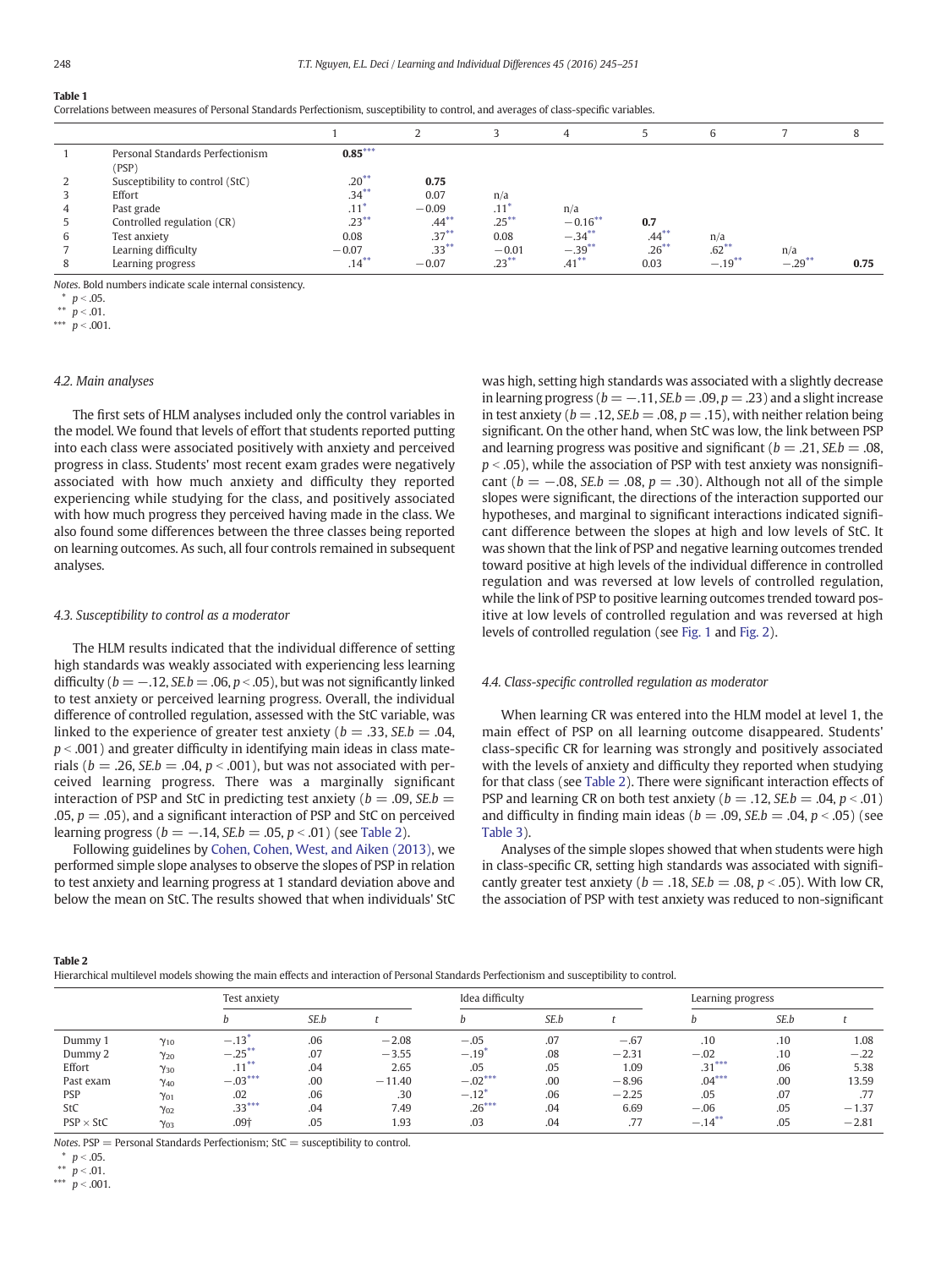<span id="page-4-0"></span>

Fig. 1. Relationship of Personal Standards Perfectionism with test anxiety at high and low levels of susceptibility to control.

and the direction of this association was reversed ( $b = -.06$ ,  $SE$ , $b = .07$ ,  $p = 0.38$ . Additionally, the link from setting high standards to learning difficulty was not significant at higher level of CR for learning ( $b =$ .01,  $SEb = .08$ ,  $p = .86$ ). With low CR, setting high standards was significantly associated with experiencing less difficulty in finding main ideas when reading class materials ( $b = -.17$ ,  $SE_b = .07$ ,  $p < .05$ ). While not all of the simple slopes were significant, the directions of them were consistent with what we predicted—namely, that the association between setting high standards and negative learning outcomes would either disappear or become negative at low levels of controlled regulation around one's learning for a specific class. On the other hand, when students reported high controlled regulation around their learning, setting high standards was associated with greater experience of anxiety, and setting high standards did not appear to help students be better at extracting main ideas from their class readings (see [Fig. 3](#page-5-0) and [Fig. 4](#page-5-0)).

### 5. Discussion

Generally, high standard perfectionists are likely to internalize and identify with their standards to a certain extent. They are likely to see value in the tasks that they undertake, and enjoy the challenge of mastering those tasks [\(Hewitt & Flett, 1991; Mills & Blankstein, 2000\)](#page-6-0). This tendency of striving for excellence was shown in our zero-order correlations, which suggested that those who set high standards were also likely to put more effort into their classes. Nonetheless, this effort could be invested for controlled reasons, as shown in the correlation between effort and controlled regulation for learning. In turn, HLM results showed that those who put more effort into their classes experienced more anxiety when studying for exams, but at the same time they also perceived making further progress in classes. Those associations were interesting because effort was shown to be associated with both positive and negative variables. Perhaps it was the anxiety and controlled regulation that drove students to put more effort in their studying. In turn, they perceived that they made more progress in classes because of the effort that they had made in the classes. As such, the effort that those who set high standards put into their classes could still be a function of the anxiety and guilt around failing to live up to those standards [\(Ryan & Deci, 2000\)](#page-6-0). This is consistent with previous empirical findings showing that while PSP was more strongly associated with intrinsic motivation for excellence, it was also linked to controlled types of motivation, such as striving for high standards to earn approval or external rewards [\(McArdle & Duda, 2004; Mills & Blankstein, 2000; Miquelon](#page-6-0) [et al., 2005; Van Yperen, 2006\)](#page-6-0). By focusing on those controlled types of regulation among high standard perfectionists, our findings suggested that the lower people's controlled regulation, both in general and in relation to specific activities they were undertaking such as learning, the more they would benefit from setting high standards for themselves. In contrast, the higher their controlled regulation the more their high standards would be related to negative educational outcomes.

When individuals experience controlled regulation, they tend to feel that they "must", "should", or "have to" live up to certain expectations in order to earn some external rewards or approval, or to gain contingent self-worth. Similarly, in relation to personal standards, it is likely that people with high controlled regulation would perceive their standards to be something they "must", "should", or "had to" maintain or achieve. From the perspective of SDT, they would be carrying out the behaviors related to those standards in ways that lack autonomy and selfendorsement, so their basic psychological need for autonomy would be thwarted and would lead to negative well-being consequences [\(Deci & Ryan, 2000](#page-6-0)). As shown in the current study, setting high standards with this type of regulation would likely lead to anxiety and difficult in learning. Additionally, controlled goal strivings were also found to cause rigid processing of in-class materials and the satisfaction after attaining goals were often short-lived ([Guay, Ratelle, & Chanal, 2008;](#page-6-0) [Vansteenkiste, Lens, & Deci, 2006; Vansteenkiste et al., 2007;](#page-6-0) [Vansteenkiste et al., 2010](#page-6-0)). Future research could look into other learning outcomes to understand further the detrimental effects of setting high standards in controlled ways.

Furthermore, individuals who set high personal standards with controlled regulation might at the same time also display maladaptive perfectionistic tendencies, such as being overly concerned about mistakes and failure, perceiving critical evaluations from others, or being doubtful about their actions. This suggested that future research could investigate whether maladaptive perfectionistic tendencies could be the outcomes of pursuing high standards with a controlled regulation. According to [Gaudreau and Thompson \(2010\)](#page-6-0), the subtype of perfectionism that involves setting high standards without displaying high maladaptive perfectionism, called Evaluative Concern Perfectionism (ECP), was referred to as pure PSP. The subtype that involves setting highs standards in combination with high ECP would be called mixed perfectionism. Based on the current analysis of perfectionism, controlled regulation could be the moderator that separated those with pure PSP from those with mixed perfectionism. In other words, future



Fig. 2. Relationship of Personal Standards Perfectionism with learning progress at high and low levels of susceptibility to control.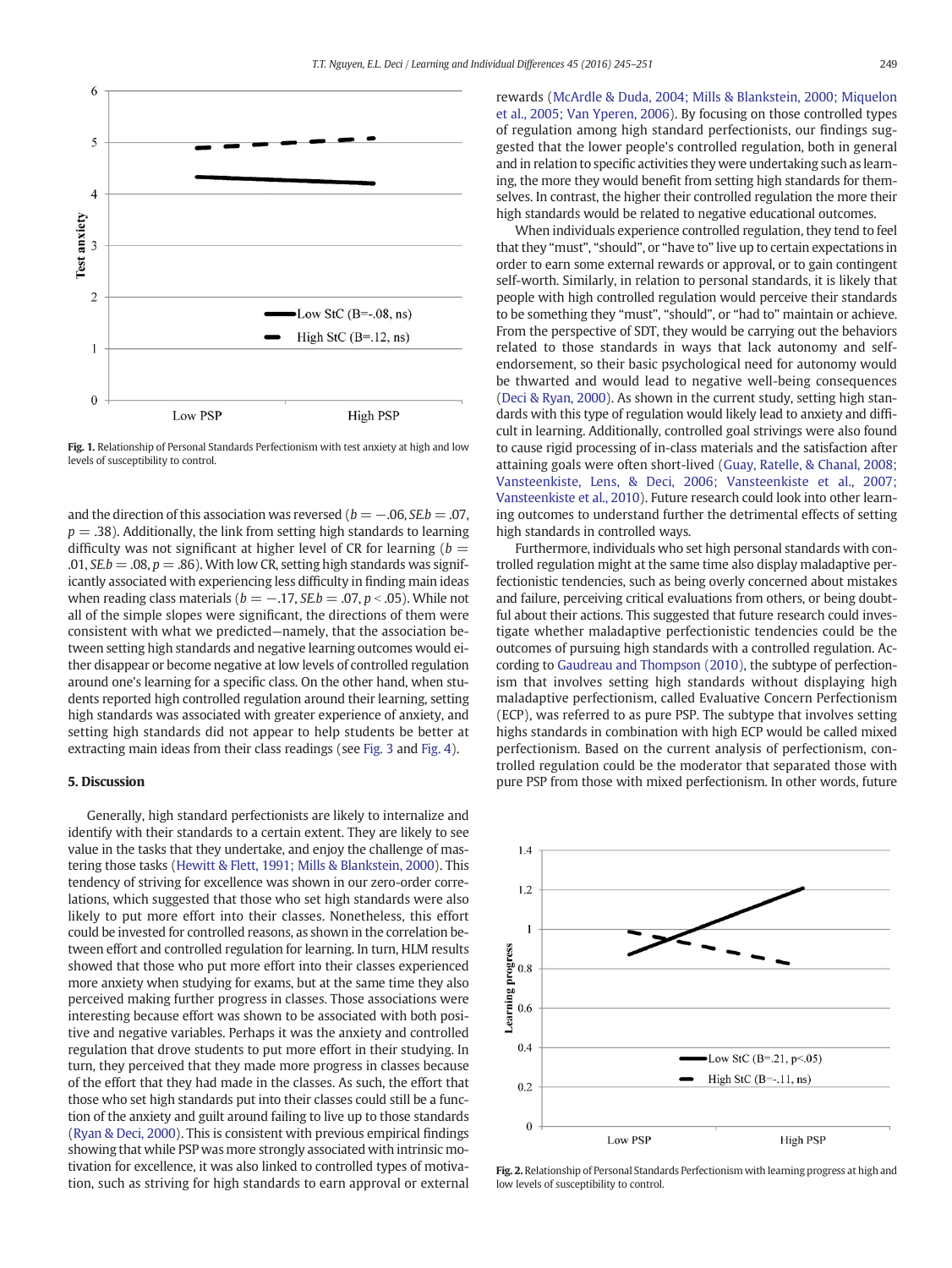<span id="page-5-0"></span>

Hierarchical multilevel models showing the main effects and interaction of Personal Standards Perfectionism and learning controlled regulation.

|                 |               | Test anxiety        |      |          | Idea difficulty |      |         | Learning progress |      |         |
|-----------------|---------------|---------------------|------|----------|-----------------|------|---------|-------------------|------|---------|
|                 |               |                     | SE.b |          |                 | SE.b |         |                   | SE.b |         |
| Dummy 1         | $\gamma_{10}$ | $-.13$ <sup>*</sup> | .06  | $-2.13$  | $-.05$          | .07  | $-.72$  | .12               | .10  | 1.26    |
| Dummy 2         | $\gamma_{20}$ | $-.22***$           | .07  | $-3.30$  | $-.18$          | .08  | $-2.20$ | $-.00$            | .10  | $-.03$  |
| Effort          | $\gamma_{30}$ | .01                 | .04  | .28      | $-.02$          | .05  | $-.39$  | $.32***$          | .06  | 5.35    |
| Past exam       | $\gamma_{40}$ | $-.03***$           | .00  | $-11.11$ | $-.02***$       | .00  | $-8.36$ | $.04***$          | .00  | 13.59   |
| <b>PSP</b>      | $\gamma_{01}$ | .06                 | .06  | 1.00     | $-.08$          | .06  | $-1.34$ | .02               | .07  | .32     |
| <b>CR</b>       | $\gamma_{50}$ | $.36***$            | .04  | 9.61     | $.24***$        | .04  | 6.26    | .04               | .05  | .76     |
| $PSP \times CR$ | $\gamma_{51}$ | $.12***$            | .04  | 3.00     | $.09*$          | .04  | 2.22    | $-.06$            | .05  | $-1.26$ |

Notes.  $PSP =$  Personal Standards Perfectionism;  $CR =$  controlled regulation.

\*\*\*  $p < .001$ .

studies could look at ECP as an outcome predicted by the interaction of PSP and controlled regulation.

#### 5.1. Limitations and future directions

In this study, we tested the hypothesized interaction of PSP and controlled regulation both at the level of overall susceptibility to control (i.e., at the level of between-person difference) or at the level of students' learning regulation for three specific classes where their performance standards were high (i.e., at the level of within-person, between-class difference). By showing that PSP was only linked to positive learning outcomes at low levels of between-person susceptibility to control as well as within-person controlled regulation, we were able to perform an internal replication of our primary findings.

On the other hand, we only assessed PSP at the individual difference level. This was a limitation that could be addressed in future studies. In this study, we only asked the participants to report three classes they were taking, specifically ones in which they put the most effort. We measured how much effort they put in each class as a control variable but did not measure the extent to which students set high standards in those classes. While we were able to assure that our sample indeed reported classes in which they invested above-the-midpoint levels of effort, we couldn't ascertain whether those who tended to set high standards for herself or himself would also be likely to set high standards in areas in which he or she was invested. Therefore, future research could assess PSP at the within-person, context-specific level to understand whether the interaction of PSP and controlled regulation would still



Fig. 3. Relationship of Personal Standards Perfectionism with test anxiety at high and low levels of learning controlled regulation.

hold when they were measured in any specific context, not just in school but also sport, exercise, or eating habits (cf., [Stoeber & Stoeber,](#page-6-0) [2009; Sherry et al., 2013\)](#page-6-0). We expected that the interaction would be stronger when all variables were assessed at a more specific level of analysis.

#### 6. Conclusion

The present study pointed to the value of studying Personal Standards Perfectionism (i.e., setting high standards) from the perspective of SDT-based motivational variables. With this theoretically grounded approach we examined high-standards perfectionists' regulation around their lives as well as around their domain-specific strivings. Our findings suggest that coaches, teachers, or counselors who work with high-standard perfectionists might usefully pay attention to how those perfectionists regulate behaviors intended to meet personal standards. For example, by providing more autonomy-support in any of those settings the authorities could decrease controlled motivation as they increase autonomous motivation. Counseling approaches such as motivational interviewing or mindfulness training can also be used to help perfectionists become less controlled in attempting to attain their standards. Indeed, SDT research has shown that both of these approaches allow individuals to identify and be aware of different controls that might be present in their lives so as to regulate their behaviors more autonomously (cf., [Niemiec et al., 2010; Ryan & Deci, 2008;](#page-6-0) [Schultz, Ryan, Niemiec, Legate, & Williams, 2014\)](#page-6-0). When high-



Fig. 4. Relationship of Personal Standards Perfectionism with learning difficulty at high and low levels of learning controlled regulation.

<sup>\*</sup>  $p < .05$ .

 $p < .01$ .